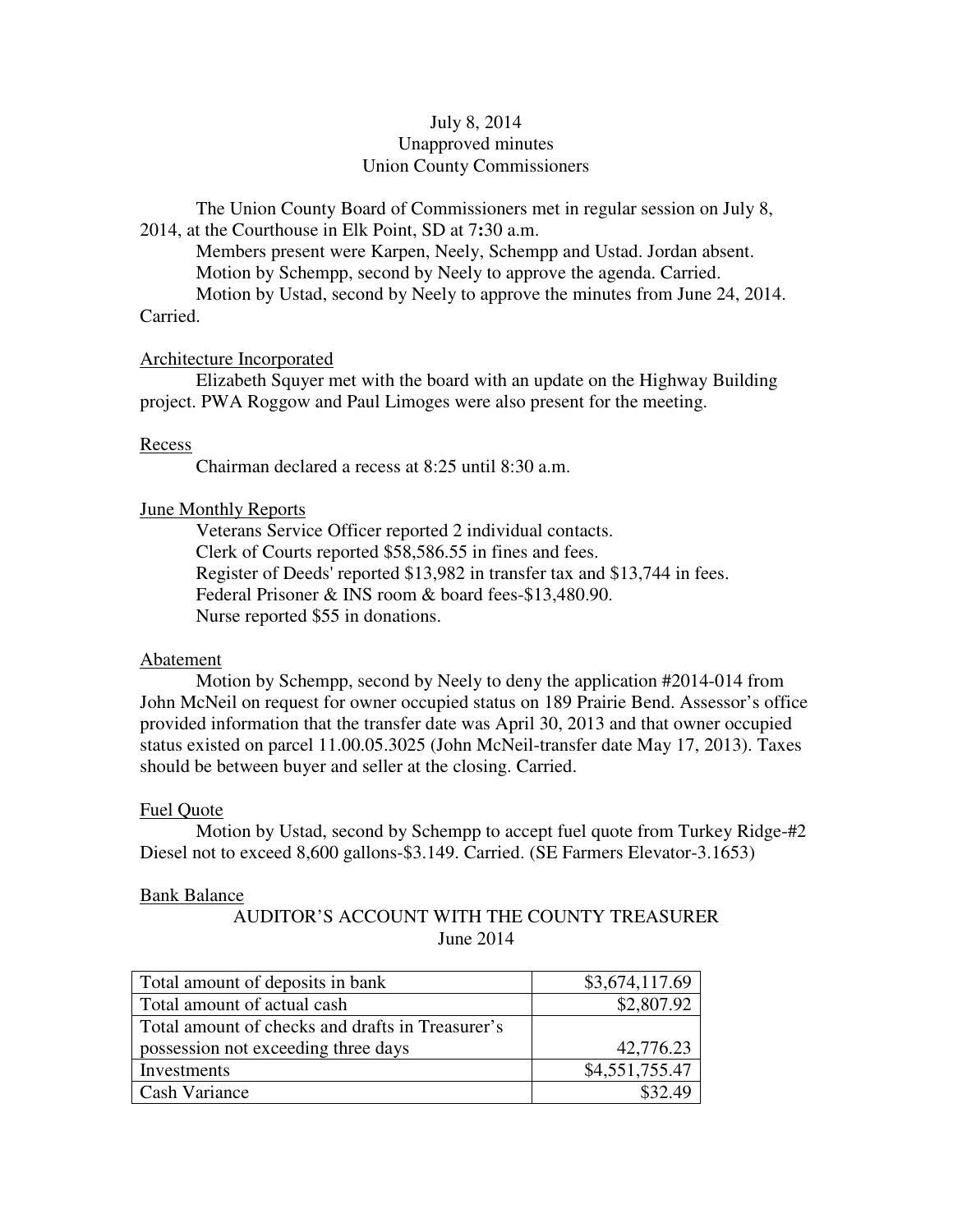| Credit card outstanding | \$1,329.96     |
|-------------------------|----------------|
| Total                   | \$8,272,819.76 |

\*Note: These figures include all funds administered by the county including city, schools & township revenue and other pass through accounts.

# Indigent-#UC2014-0701

 Motion by Ustad, second by Neely to deny the request for payment to Sanford Medical Center for indigent request- no application received from county resident. Carried.

## Department Head Meetings

 The following department heads met with the board for monthly reports: DOE Steckelberg; Building and Grounds Supt. Sexton.

## Claims

 Motion by Schempp, second by Ustad to approve the following claims: The following claims have been audited, approved and warrants drawn on the same: Bi-Weekly payroll for 07-11-2014: Auditor \$91.00; Treasurer \$273.00; State's Attorney \$594.70; Public Building \$692.64; Register of Deeds \$699.83; Sheriff \$35,459.64; Nurse \$190.50; WIC \$339.73; Weed \$3,516.59; Highway \$21,542.29; EMA \$949.33. Courthouse payroll for the month of June \$2014: Commissioners \$5,075.00; Auditor \$9,469.59; Data Processing \$230.74; Treasurer \$13,503.15; State's Attorney \$12,648.39; Public Building \$4,157.66; Assessor \$11,969.37; Register of Deeds \$6,676.67; Veteran \$1,314.54; Sheriff \$4,947.50; Nurse \$942.86; Jail \$116.99; Extension \$1,369.50; Fair \$1,378.74; Weed \$691.79; Planning & Zoning \$3,645.55; Highway \$7,230.08; EMA \$1538.50; Coroner \$174.00. Dearborn National-insurance June 2014-\$391.33; Wellmark June 2014 insurance- \$41,152.59. Accurate Reporting (Transcripts) \$90.00; Alliance Comm (Util) \$150.00; Am San (Supp) \$31.88; AMG Radiology (Care) \$20.00; Ann Tornberg (Fair Exp) \$55.72; Arctic Ice (Supp) \$28.00; Autry Reporting (Transcripts) \$236.25; Avera Mckennan (Care) \$908.99;Barkley Asphalt Paving (Hwy Const Supp) \$816.48; Beresford Municipal Telephone (Util) \$338.72; Bierschbach Equip (Repair/Supp) \$144.00; Billion Motors (Equip Purchase) \$27,880.00; Bomgaars (Repair) \$59.99; TuDogs Computing (Maint) \$260.00;Brown & Saenger (Supp) \$150.00; Campbell Grading (Contractor Svcs) \$2,954.09;Campbell Supply (Supp) \$4.99; Carol Nelson (Subpoena) \$41.46; Caterpillar Financial (Payment) \$2,678.64; Century Business Products (Supp) \$38.35; Century Link (Util) \$2.93; Charlotte Rommereim (Fair Exp) \$54.98; Chesterman (Water) \$72.00; Concept Seating (Supp) \$44.25; Concrete Materials (Hwy Const Supp) \$20,703.04; Country Estates Truck Repair (Maint) \$2,337.36; Dakota Dunes NSC Times (Legals) \$177.20;Dakotabilities (Allot) \$360.00; Dave Reiff (Mileage) \$12.58; Dept of Public Safety (ID Cards) \$20.00; Diamond Mowers (Repair) \$114.33; Don Gray (Mileage) \$4.44;Ehresmann Engineering (Tower Const) \$43,740.66; Enventis (Util) \$122.70; EPJ Boosters (Salt) \$1,000.00; Eugene Flynn (Mileage) \$11.10; Fastsigns (Maint) \$1,152.84;Floyd River Materials (Supp) \$14,972.93; Fremont Tire/T-W Tire (Supp) \$807.90;Guarantee Oil (Supp) \$206.69; High Plains Business Forms (Supp) \$522.59; Honeywell (Maint) \$13,458.00; Integrated Technology & Security (Maint) \$20,235.70; Iowa Office Supply (Supp) \$252.96; Jan's Printing (Supp) \$493.85; Jebro (Supp) \$632.94; Jeffrey Horner (Mileage) \$12.58; Jensen Ins Agency (Tractor Pull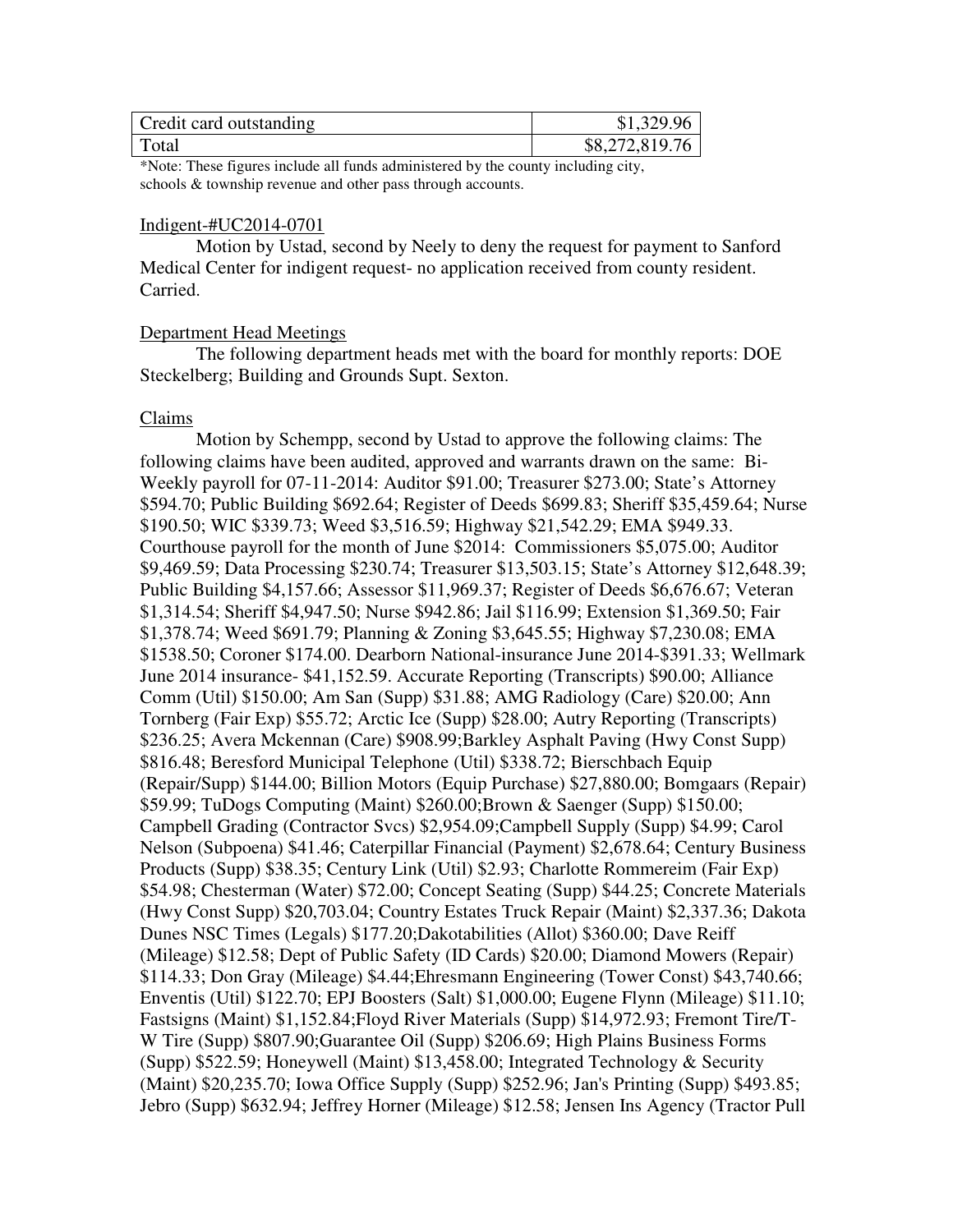Ins) \$633.80; Jim Brewster (Mileage) \$14.06; Joshua Anthofer (Subpoena) \$32.58 Juror fees \$578.76; Katie Johnson PLLC (Pub Def) \$2,406.71; Knology (Util) \$203.25; L G Everist (Supp) \$689.95; Lawson Products (Supp) \$864.91; Leader Courier (Legals) \$169.85; Maint Engineering (Supp) \$1,018.98; Mary Anne Meyer CSR RDR (Transcripts) \$1,128.60; Matheson (Supp) \$43.77; Menards (Supp) \$228.26; Michael McGill (Pub Def/MI Board) \$2,632.91; MidAmerican Energy (Util) \$131.67; Nygren's True Value (Supp) \$92.90;Ollie's Drive Inn (Jail Meals) \$9,712.75; Pedersen Machine (Maint) \$874.52; Perkins Office Solutions (Supp) \$1,037.47; Peterson, Stuart, Rumpca & Rasmussen (Pub Def) \$7,220.13; Pioneer Drug (Drugs) \$249.82; Quill (Supp) \$127.99; Redwood Toxicology (BL Draw) \$38.49; Richard Green (Mileage) \$27.38; Robert James (Mileage) \$19.24;Sam's Club (Supp) \$202.37; Sanitation Products (Equip/Repair) \$59,182.00; SD State Health Lab (Bl Draws) \$35.00; Shania Jensen (Mileage) \$27.38; Shelly Burson (Subpoena) \$38.50; Southeast Farmers Coop (Repair/Supp) \$841.70; Sturdevant's Auto Parts (Supp) \$99.93; Transunion Risk and Alternative Data Solution (Person Search) 0.75; Truenorth Steel (Repair) \$411.87; Union County Historical Soc (Allot) \$5,000.00

## Recess

Chairman declared a recess at 9:30 to 9:37.

#### Highway

PWA Roggow met with the board for various matters.

 Motion by Schempp, second by Neely to approve new hire, Dale Steckelberg as mechanic shop foreman, effective July 21, 2014 @\$17.16. Carried.

#### Ambulance Budget

 Representatives from the area ambulances met with the board to discuss the 2015 budget request. Present were: Bob James (Beresford) Dave Oberg (Jefferson) and Paula Wiberg (Alcester).

#### Library Budget

 Representatives from the area libraries met with the board to discuss the 2015 budget request. Presentations were given by Deb Matthys (North Sioux), Jane Norling (Beresford), Dee Cole (Alcester) and Danielle Wilkinson (Elk Point). The librarians requested an increase of \$1,000 in their 2015 budget.

#### Recess

Chairman declared a recess at 10:53.

#### Conservation Budget

 Dean Bosse met with the board to discuss the conservation district budget request for 2015. The request was increased by \$8,500.

#### Public Defender budget

 David Stuart, Jason Rumpca, Mike McGill, Katie Rasmussen and Katie Johnson met with the board to discuss a new public defender contract for 2015. Request was made